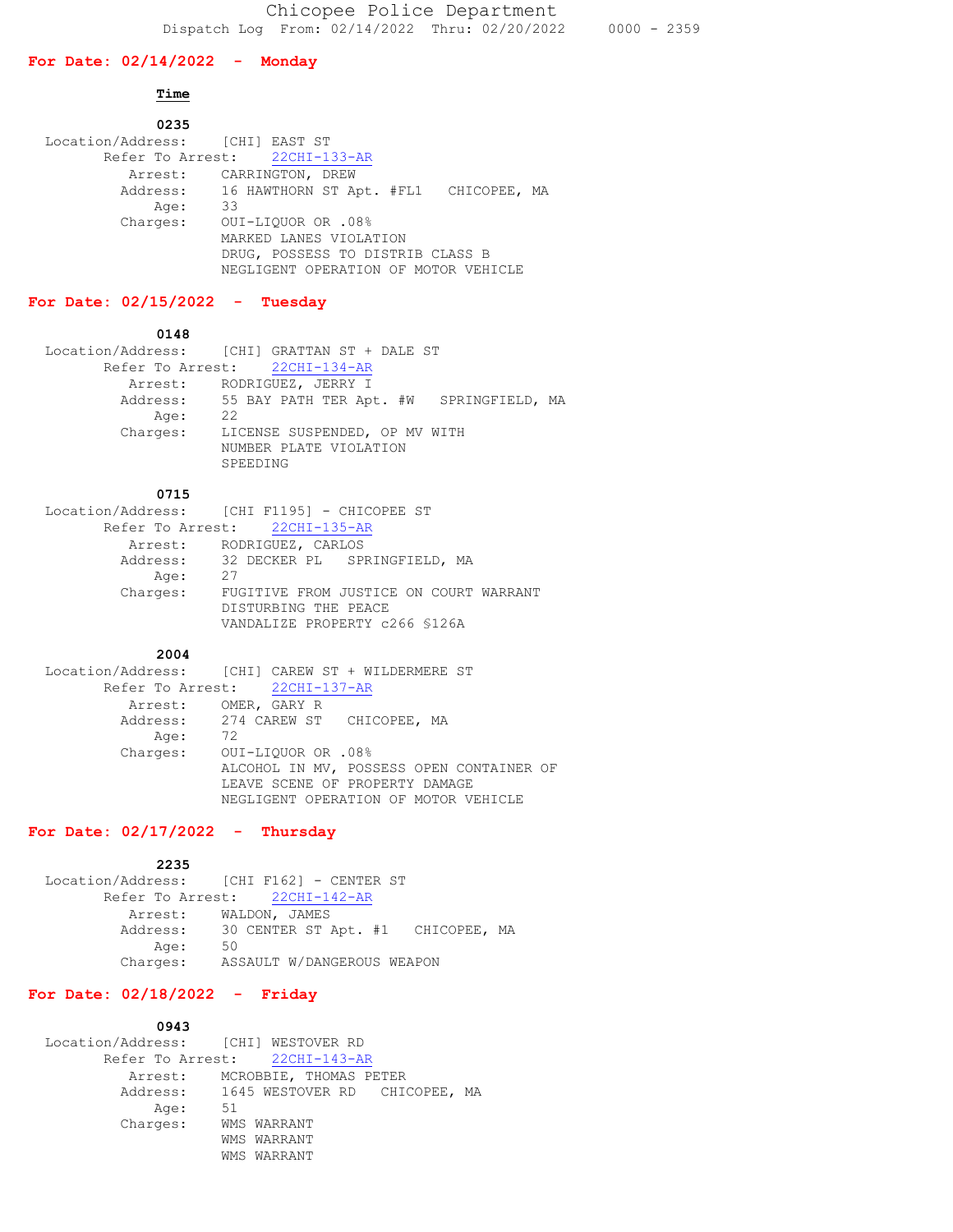**1756** Location/Address: [CHI] DALEY ST Refer To Arrest: 22CHI-144-AR Arrest: PALMER, ARNOLD CORTEZ Address: 66 DALEY ST CHICOPEE, MA Age: 58 Charges: OUI-LIQUOR OR .08% NEGLIGENT OPERATION OF MOTOR VEHICLE LEAVE SCENE OF PROPERTY DAMAGE

# **For Date: 02/19/2022 - Saturday**

 **0904**

Vicinity of: [CHI F351] - CHICOPEE ST Refer To Arrest: 22CHI-147-AR Arrest: GUIDRY, JAHLEELE J Address: 42 ABBEY ST Apt. #1R CHICOPEE, MA Age: 33 Charges: LICENSE SUSPENDED, OP MV WITH NUMBER PLATE VIOLATION LICENSE NOT IN POSSESSION UNINSURED MOTOR VEHICLE UNREGISTERED MOTOR VEHICLE INSPECTION/STICKER, NO

#### **1920**

| Location/Address: [CHI] FRONT ST        |          |               |                |  |
|-----------------------------------------|----------|---------------|----------------|--|
| Refer To Arrest: 22CHI-148-AR           |          |               |                |  |
| Arrest:                                 |          | KELE, LAURA B |                |  |
| Address: 339 NEWTON ST SOUTH HADLEY, MA |          |               |                |  |
| Age:                                    | 39       |               |                |  |
| Charges:                                | TRESPASS |               |                |  |
|                                         | A&B      |               | POLICE OFFICER |  |

#### **2011**

| Location/Address: [CHI] FULLER RD |                                               |
|-----------------------------------|-----------------------------------------------|
|                                   | Refer To Arrest: 22CHI-149-AR                 |
|                                   | Arrest: WILK, STEPHEN D                       |
|                                   | Address: 80 COLONIAL CIR Apt. #B CHICOPEE, MA |
| Aqe:                              | 31                                            |
| Charges:                          | OUI-LIOUOR OR .08%                            |
|                                   | LEAVE SCENE OF PERSONAL INJURY                |
|                                   | MARKED LANES VIOLATION                        |
|                                   | NEGLIGENT OPERATION OF MOTOR VEHICLE          |

### **For Date: 02/20/2022 - Sunday**

|          | Location/Address: [CHI] EAST MAIN ST + RUSKIN ST |
|----------|--------------------------------------------------|
|          | Refer To Arrest: 22CHI-150-AR                    |
|          | Arrest: MARTINEZ, JORGE                          |
|          | Address: 382 E MAIN ST Apt. #2ND CHICOPEE, MA    |
| Age:     | 26                                               |
| Charges: | UNLICENSED OPERATION OF MV                       |
|          | INSPECTION/STICKER, NO                           |
|          | SPEEDING RATE OF SPEED EXCEEDING POSTED LIMIT    |
|          | OPERATION OF MOTOR VEHICLE, IMPROPER             |
|          |                                                  |

#### **1217 1217**

| Location/Address: [CHI] RIVERVIEW PL |                                              |  |
|--------------------------------------|----------------------------------------------|--|
|                                      | Refer To Arrest: 22CHI-151-AR                |  |
|                                      | Arrest: RODRIGUEZ-SOSA, ALEX J               |  |
|                                      | Address: 300 CHESTNUT ST Apt. #1 HOLYOKE, MA |  |
| Age:                                 | -27                                          |  |
|                                      | Charges: COURTESY BOOKING (OTHER AGENCY)     |  |
|                                      |                                              |  |

#### **1508**

| Location/Address: [CHI 938] - MEMORIAL DR |                                    |
|-------------------------------------------|------------------------------------|
| Refer To Arrest: 22CHI-152-AR             |                                    |
| Arrest: MONGEON, DAVID ALAN               |                                    |
|                                           | Address: 260 WEST ST LUDLOW, MA    |
| 52<br>Age:                                |                                    |
| Charges:                                  | SHOPLIFTING BY ASPORTATION         |
|                                           | SHOPLIFTING BY PRICE TAG TAMPERING |